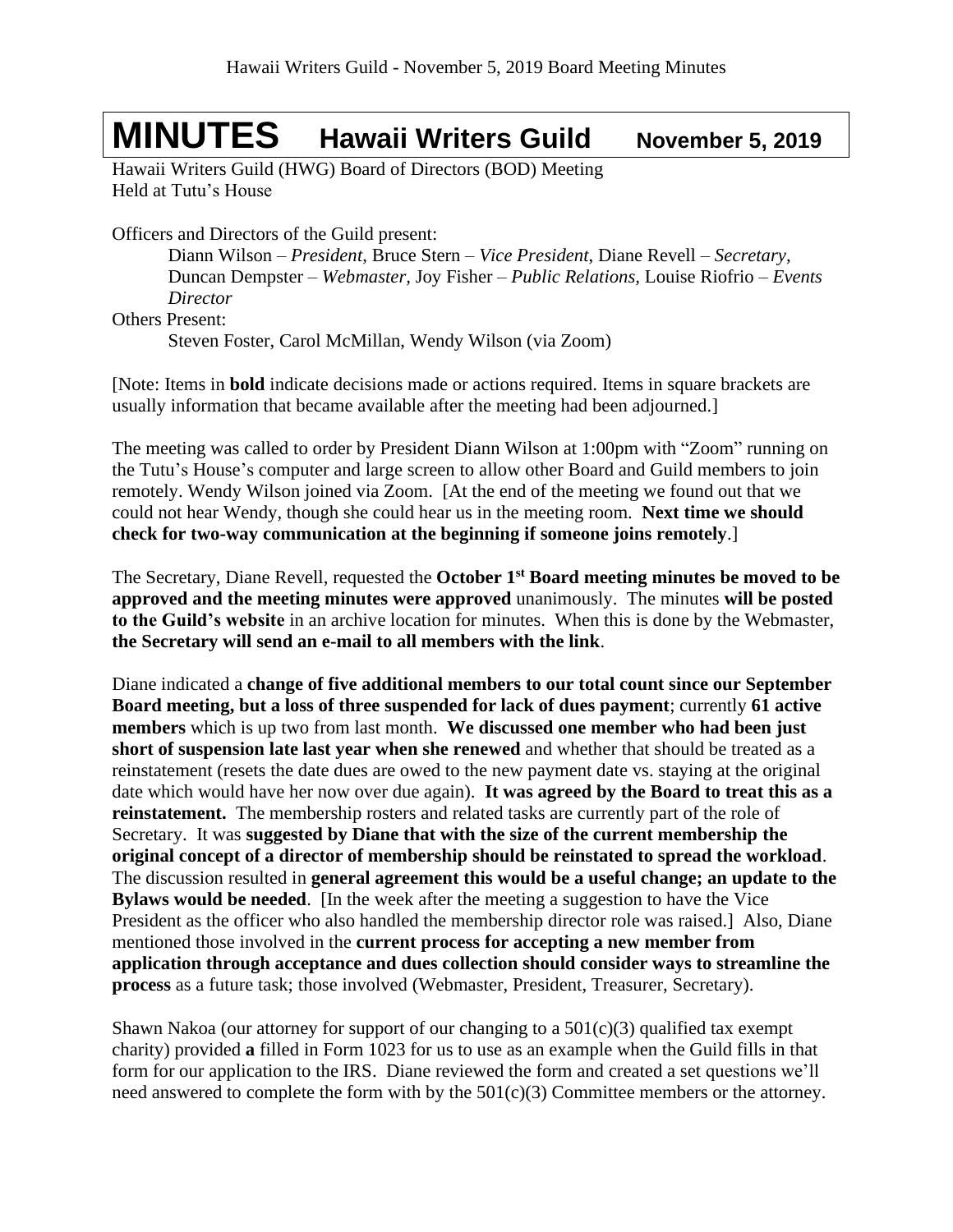**Next step is for the committee to review the questions and also divide up and assign the sections of the form that need write-up versus just checkmarks**. Several of the committee will be attending the Kauai Writers Conference this coming weekend and may be able to make some progress on this task while there.

**Treasurer**, **Bob Lupo, had provided via e-mail the HWG Treasurer's Log for October 2019 with current bank balance and recent income/expenditures (Attachment 1)**. He was unable to attend as he was already at the Kauai Writers Conference. Diann W. covered the main items on the log during this meeting. This included the payment of dues via check and PayPal owed by nine members (five new members and four renewals), and the expenses to cover the pop-up bookstore events, as well as the monthly bank fee for our checking account. This left **our bank balance at \$2,435.31 with \$600 of that reserved for work to make us an official 501(c)(3) qualified charity, so \$1,835.31 for Guild operations**. At the point of filing our Form 1023, we will owe the attorney \$1000, so will need to allocate or raise an additional \$400 to cover that fee, most likely near the end of 2019. Bob had noted there were two outstanding checks yet to be cashed (Joann Williams Christmas Festival table fee of \$200.00 and deposit to Anna Ranch for use of the facility for our HWG Annual Meeting in January of \$125.33) which will reduce the above balances to a Total of \$2,109.98 and minus the legal fee reserve \$1,509.98 for operating expenses.

## Committee Reports:

**Duncan, our Webmaster, indicated that plans for a chat application are overcome by events at this point.** Joy noted that the Hawaii Writers Guild Facebook page provides a forum for members to exchange information for those who are willing to use Facebook. She said about  $2/3<sup>rd</sup>$  of the Guild members have joined.

Duncan discussed his current status on the student membership application. He had sent out a trial version for Board members to review. Related to this it was decided to revisit the prior decision to exclude student members from having a presence (bio and their own page) on our Guild website. It was agreed based on input from Duncan that there would be separate application forms for students versus non-students. Also, the dues information in each case would be separate from the application to hopefully avoid repeats of some recent incidences where a person pays dues before submitting an application. After some discussion**, a motion was made by Duncan to have the student members able to submit information for their bio and a webpage after becoming a member; students still would not be able to vote; their application would include a recommendation from a teacher supporting their membership; they would not submit a writing sample as the teacher's recommendation would take its place; dues would be \$10/year. The motion was seconded and passed unanimously**. An **update to the Bylaws will be added to cover this new type of membership**.

**Diann W. requested Duncan let her know when the student application form and dues form were on-line** as she had some contacts with teachers involved in local student writing programs she would inform of this option once available.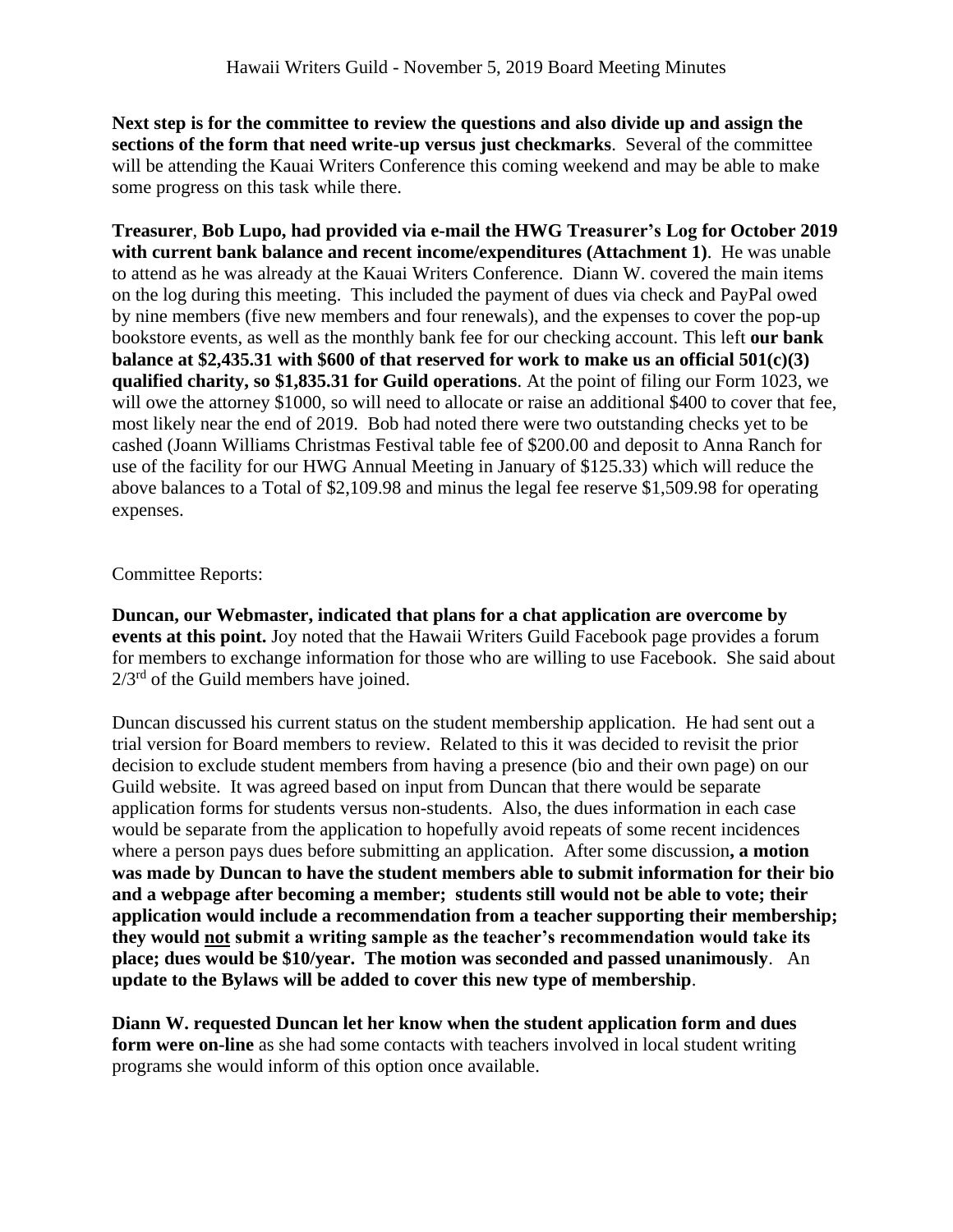Duncan mentioned he had received the **bios for two of our new members that were now online: Catherine Becker and Donald Bingle** and that we should check them out.

**The Public Relations Director, Joy Fisher**, reminded us the **next Writers Voices event will be on December 4 th . She already has the four readers lined-up: Don Bingle, Nancy Bassinger, Jim Gibbons, and Steven Foster with Louise Riofrio as a backup reader** if needed. Some plan to include a holiday theme in their readings.

Diann asked **how we might best help to improve attendance at the Writers Voices events** in Waimea. Joy listed what is done to advertise these events in newspapers and via flyers including sending reminders to members of the Guild. **Diann suggested a story versus just a calendar entry submitted to the Kohala Mountain News for the December event might get more attention** (submittal for publication will be Nov.  $8<sup>th</sup>$ ).

**No one had responded yet to the request for an editor for a Guild Newsletter,** but previously Jim Gibbons was asking Joy what the job entailed and might be interested. The ad is at the top of the Guild News page of the HWG website: [https://www.hawaiiwritersguild.com/guild](https://www.hawaiiwritersguild.com/guild-news.html)[news.html.](https://www.hawaiiwritersguild.com/guild-news.html) The intent would be to have a quarterly newsletter to kept members informed of recent and upcoming events in one place.

**The committee to establish an on-line Literary Review is now in the phase of accepting submittals for the on-line publication,** *Latitudes,* **until November 30th.** Joy said Laura Burkhart had sent a **summary a week or so ago with the following submittals received at that time: five non-fiction, five fiction, one ten-minute play, nine poems**. The publication is targeted for Spring of 2020.

Joy **recently updated the Guild website calendar of events**. She is **still working to complete write-ups of some of the events of late September and October for posting to the website** with the delay to her having been away on a trip part of that intervening time. Some of the events to be documented include a North Kohala Library public reading, a Writers Voices public reading, a 10-minute play event held in North Kohala's Artist Coop (not sponsored by the Guild, but included works by several Guild members), the October Kona Stories Words and Wine event that included a presentation by Duncan Dempster.

**Louise Riofrio, Events Director,** reported on recent and upcoming events.The **most recent pop-up bookstores were held on October 26 st in Waimea and November 2nd in Hilo**. We had six writers at the October 26<sup>th</sup> bookstore and three at the one on November 2nd. The **Hilo event was our first one held at the Hilo Farmers Market, but we plan to have another one in Hilo on November 24th** . The **next one in Waimea will be held on November 16th** .

**The Guild will again have an information table at the Kauai Writers Conference Nov.8-10**. Several members are attending both the master classes Nov. 4-7 as well as the conference sessions. Our banner, tri-fold information pamphlets, business cards and pens will be there at our table. **Like last year we hope to collect contact information from those attending who might be interested in membership in our Guild**. [At the conference we had over 2 full pages of contact information provided by those interested in our Guild.]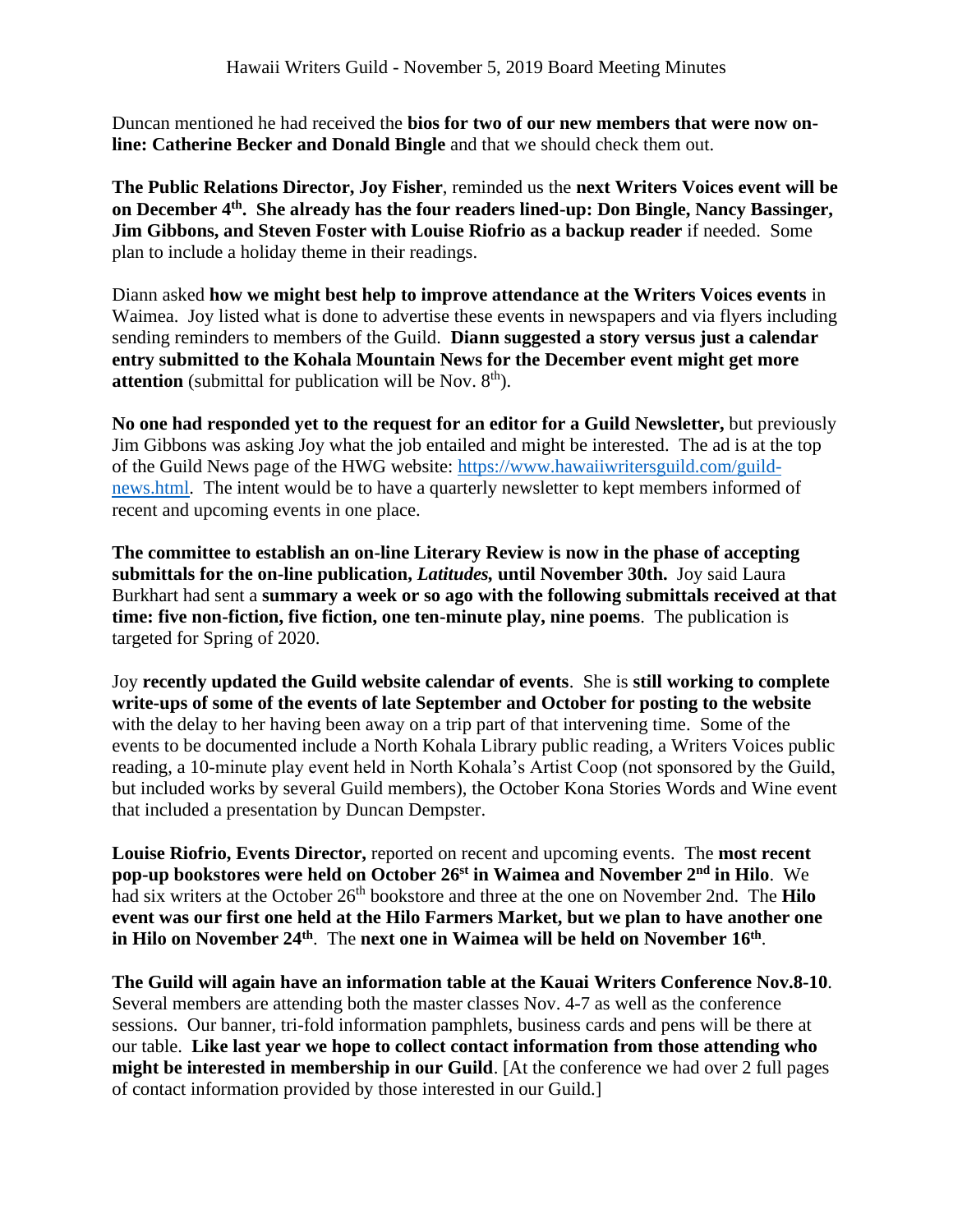The next major event will be **Christmas Treasures and More that will be at the Marriott King Kamehameha Kona Beach Hotel on November 29th - 30th** (note previous minutes had incorrect dates of Nov. 16<sup>th</sup>). The entry fee has been paid. Let Louise know if you plan to **come to sell your books at this event**. This has been a very successful event for Guild members to sell books in the past.

Another major event we **need to plan for is our annual meeting**. We plan to return to our prior location and have sent the deposit (Anna Ranch in Waimea). The **consensus was to stick with Anna Ranch but make sure we have a good mic system** as the main complaint last year was that it had been hard to hear some of the speakers. A **similar layout of tables as last year** (not all in one line as the first year) was recommended as more amenable to people mixing. **Our first choice of date was taken, but Louise was told the following weekend was available so we are booked for Saturday, January 18 th . Louise was told this would require a committee to work with her as done in the past. We are looking for members to help with the planning, set-up and clean-up.**

**Eila, Director for North Kohala**, was unable to attend. There was a two-night **10-minute play event on October 24th and 25th at Kohala Artist Coop that included a group of plays by members of the Guild and it was created/run by another member, Jan Asch, and her husband, Frank Asch.** There was positive feedback on this event and similar 10-minute play events are in planning by Jan and Frank.

**Bryan Furer, Director for Volcano**, was not able to attend the meeting. Bryan is active in that area of the island, but we heard he might be moving back to the mainland before long. **That group met every Monday in October and are continuing for every Monday in November to work on their anthology book**. They are trying to have it ready for publication by the end of this year.

**For those who cannot come to Waimea to attend the board meetings, we do have Zoom active to allow remote attendance via a computer and internet**. We have had members attend via Zoom a couple times including at today's meeting. Each meeting agenda includes the specific meeting information for joining via Zoom. For those who would like to use Zoom to attend Diane R. found these **two YouTube tutorials for Zoom that had fairly good recommendations:** <https://www.youtube.com/watch?v=8Dq1syZX2O4> or <https://www.youtube.com/watch?v=-2pq4I1urXA>**.** One can look on their browser for "Zoom tutorial" to find these and other options.

**Bruce Stern, Vice President**, did not have any issues to raise.

**Our President, Diann W. brought the latest tri-fold update** for Board members to have in hand and check out. She said they are fairly expensive to print at \$1/copy. She had handed some additional ones to Louise for use at the pop-up bookstores. **Diane R. suggested the PDF**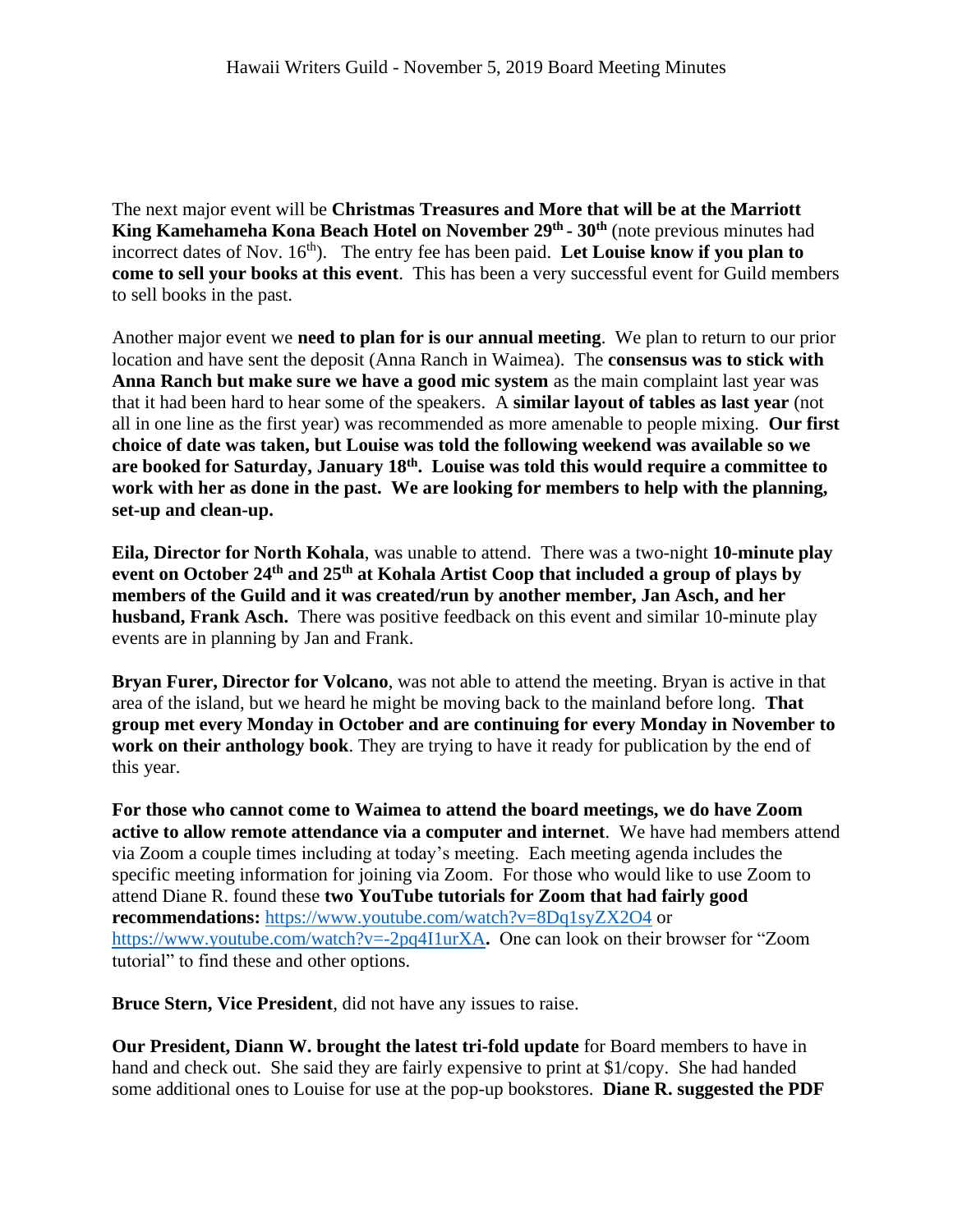**of the tri-fold be sent to Board members so they also could print extra tri-folds** if needed on their own color printers. **The intent would be to have the tri-folds at the Kauai Writers Conference to hand out as well as at other public Guild events.**

**Diann W. sent out a solicitation to the membership for those who would like to run for office** (President, Vice President, Treasurer, Secretary) shortly after last month's Board meeting. The other Board members are appointed positions and the election is at the annual meeting in January, but we try to make it open to voting by those who cannot attend by e-mailing ballots also about 3-weeks prior. Diane R. had sent a follow-up e-mail with the associated job descriptions. **Diann reported she only had two replies from current Board members who are willing to run again** for 2020. It was agreed that last year is was **more effective to call and talk with members likely to be interested. Diann will make assignments of 5 non-Board members for each Board member to phone** to see if we get more interest.

**Related to the election of officers we had a discussion of the day of the week for our Board meetings in 2020** since Tuesdays are an issue for at least a couple of officers who will run for office again but would feel more inclined if the meeting day was changed. **The day selected would need to be acceptable to other Board members and fit into the Tutu's House schedules for use of the room. Diann will coordinate with others for the preferred day of the week then Diane will check with Tutu's House's schedule for room availability.**

We previously talked about how to increase our Guild membership and having student members was one suggestion. After the October meeting, **Bob Lupo wrote to Professor Mark Panek, PHD, who teaches Creative Writing and English Composition at UH-Hilo** and **Bob told him of our Guild and that he would sponsor up to five students recommended by the professor for student memberships in our Guild**. The **professor had one student he recommended** in the meantime.

Another means to increase our membership will be via our information table at the Kauai Writers Conference covered under the Event Director report above.

**For new recent members, Diann has been sending them information to submit items to the**  *Latitudes* **literary review** before the November 30<sup>th</sup> deadline. **She also has provided them with the code for getting a 20% discount to the Kauai Writers Conference** as a member, if they choose to attend.

The **next regular Board meeting date** was set for **Tuesday, December 3 rd** at 1:00pm-2:45pm at Tutu's House.

The meeting was adjourned at 2:15pm.

Respectfully submitted, Diane Revell, Secretary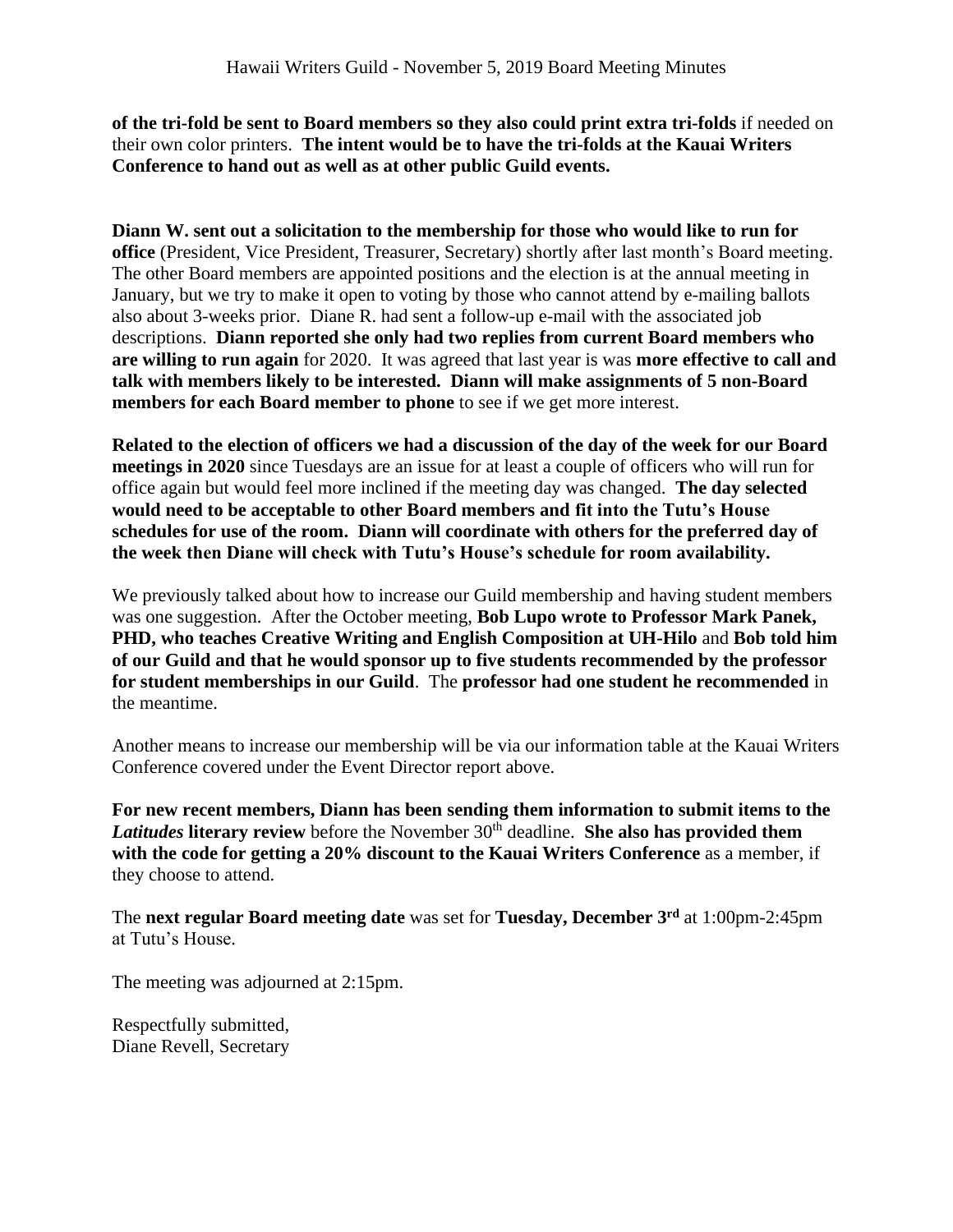Announcements:

- The **next regular Board meeting time and place: Tuesday, December 3 rd at 1:00pm – 2:45pm at Tutu's House** at 64-1032 Mamalahoa Hwy # 305, Waimea, HI 96743. Attendance via internet will be offered.
- **Requests for items to be added to the agenda for the next regular Board meeting** should be **sent to the President Diann Wilson and Secretary Diane Revell at their email addresses** [\(island.diann@gmail.com](mailto:island.diann@gmail.com) and [diane.b.revell@](mailto:diane.b.revell@gmail.com)gmail.com) 10-days prior to the next meeting, so **by November 23 rd** . The **agenda will be e-mailed November 28th** (Thanksgiving) five days prior to the meeting.
- Parking Lot:
	- **a. Complete IRS Form 1023 for application to be a recognized 501(c)(3) nonprofit charity.** Have it ready to submit to attorney for filing with IRS before end of 2019. **Who:** Non-profit Committee (Joy F., Diane R., Bruce S., Bob L.) **Due Date:** November **22**, 2019
	- **b. Consider moving Writers Voices from Thelma Parker Library to Tutu's House for 2020. Who:** Joy Fisher **Due:** December 3, 2019
	- **c. Consider a change in the day of the week of the Board meeting as some on Board have conflicts with Tuesdays and confirm that works for Tutu's House room use. Who:** Diann Wilson/Diane Revell **Due:** December 3, 2019
	- **d. Consider ways to streamline current membership process. Who:** Diane Revell, Duncan Dempster, Bob Lupo, Diann Wilson, Bruce Stern **Due:**  December 20, 2019
	- **e. Update the Bylaws to cover addition of a new student membership category and a membership director role to the Vice President (vs. Secretary).** Send proposed changes out earlier for review/voting at Jan. Board meeting. **Who:**  Diane Revell **Due:** December 20, 2019

Attachment 1: HWG Treasurer's Log, October 2019